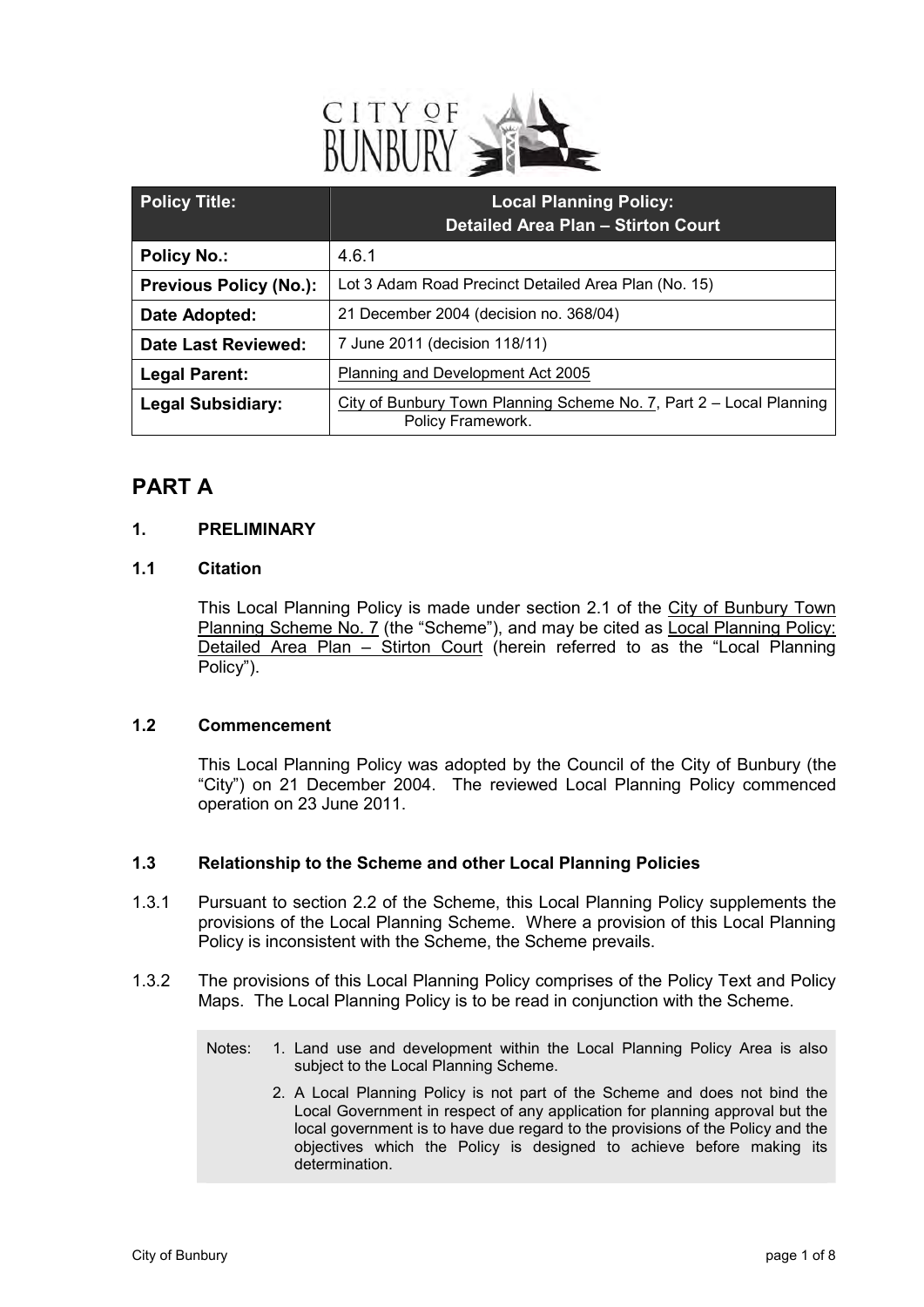### **1.4 Relationship with Local Laws**

- 1.4.1 This Local Planning Policy operates in conjunction with the Local Government's Local Laws in the regulation of development and the use of land within the Scheme Area.
- 1.4.2 Where a provision of the Local Planning Policy is inconsistent with a Local Law, the provision of the Local Law shall prevail.

### **2 PURPOSE**

The purpose and intent of this Local Planning Policy is to implement dwelling (habitable rooms) orientation towards Five Mile Brook and appropriate guidance for open space, setbacks & fencing.

### **3 OBJECTIVES**

In accordance with the Aims of the Scheme, achievement of the following objectives is sought for all developments and land uses within the Local Planning Policy area -

- (a) to achieve and maintain a high quality of residential design; and
- (b) to establish and protect local character and amenity with orientation towards Five Mile Brook.

### **4 LOCAL PLANNING POLICY AREA**

- 4.1 This Local Planning Policy applies to the area previously known as Lot 3 Adam Road, now Stirton Court as defined by Map 1.
- 4.2 The Detailed Area Plan is depicted in Map 2.

### **5 APPLICATION**

- 5.1 The provisions of this Local Planning Policy apply to all development and/or use of premises in the Local Planning Policy Area where indicated as permitted or discretionary land uses under the Zoning Table of the Scheme and/or where proposed development is considered incidental to a permitted use/development within the zone provisions of the Scheme as determined by the Local Government.
- 5.2 Subject to the Scheme, development and use of land shall be in accordance with the standards and requirements of this Local Planning Policy; and except as otherwise provided, shall require the prior planning approval of the Local Government in accordance with the provisions of the Scheme.
- 5.3 Variations to the DAP are not permitted, except with written approval from Local Government after it has consulted with abutting land owners.
- 5.4 In considering an application for planning approval where a variation is proposed to one or more requirements prescribed under the Residential Design Codes and/or this Local Planning Policy, the Local Government may require the submission of a Development Impact Statement (with terms of reference determined by the Local Government), which has been undertaken by an appropriately qualified person or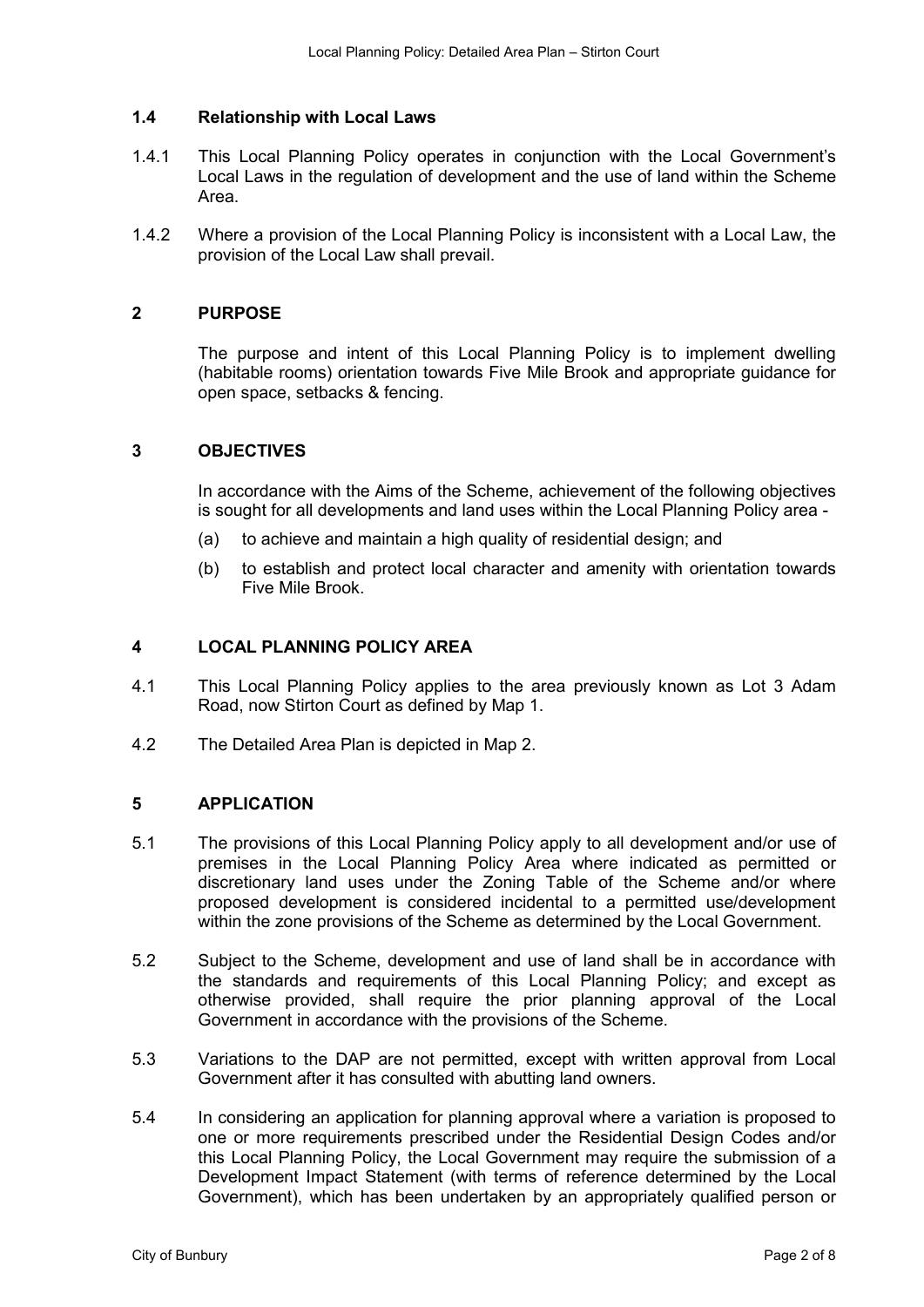body at the applicant's expense, as part of any application for planning approval.

Note: Section 10 of this Local Planning Policy sets out terms of reference for a Development Impact Statement.

### **6 EXEMPTIONS FROM PLANNING APPROVAL**

6.1 Single houses which comply with the requirements of the Detailed Area Plan do not require prior planning approval of the Local Government.

Note: A building licence from the Local Government is required in any case.

6.2 Except where provided for within the provisions of the Residential Design Codes and subject to compliance with the relevant development requirements and standards of the Scheme, there are no other exemptions or exclusions permitted under the Scheme.

### **7 MEANING OF TERMS**

- 7.1 Unless the context otherwise requires, words and expressions used in this Local Planning Policy have the same meaning as they have -
	- (a) in the Planning and Development Act 2005; or
	- (b) if they are not defined in that Act
		- i. in the Dictionary of Defined Words and Expressions in Schedule 1 of the City of Bunbury Town Planning Scheme No. 7;
		- ii. in the Residential Design Codes;
		- iii. Building Code of Australia; or
		- iv. in a relevant Australian Standard.
- 7.2 Notes, and instructions printed in italics, are not part of this Local Planning Policy.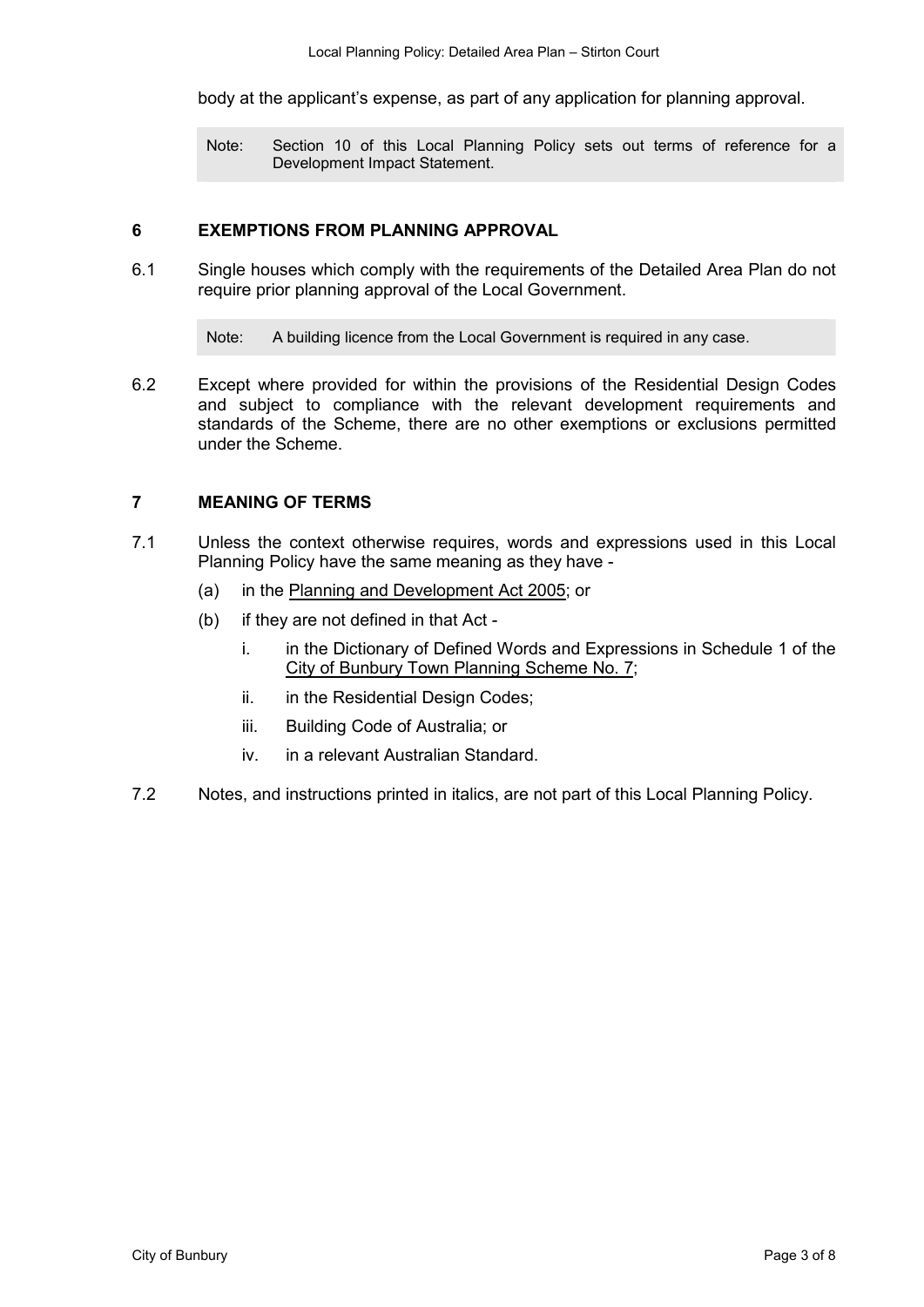# **PART B**

### **8 GENERAL STANDARDS FOR LAND USE & DEVELOPMENT**

### **8.1 Land Use & Development**

The development of premises is to be in accordance with the requirements of –

- (a) this Local Planning Policy: Local Planning Policy: Detailed Area Plan Stirton Court;
- (b) the Residential Design Codes for residential and mixed use developments, subject to the variations;
- (c) the applicable zone provisions under the Scheme;
- (d) relevant Special Control Area(s);
- (e) relevant Local Planning Policies or Local Laws; and
- (f) applicable Australian Standards.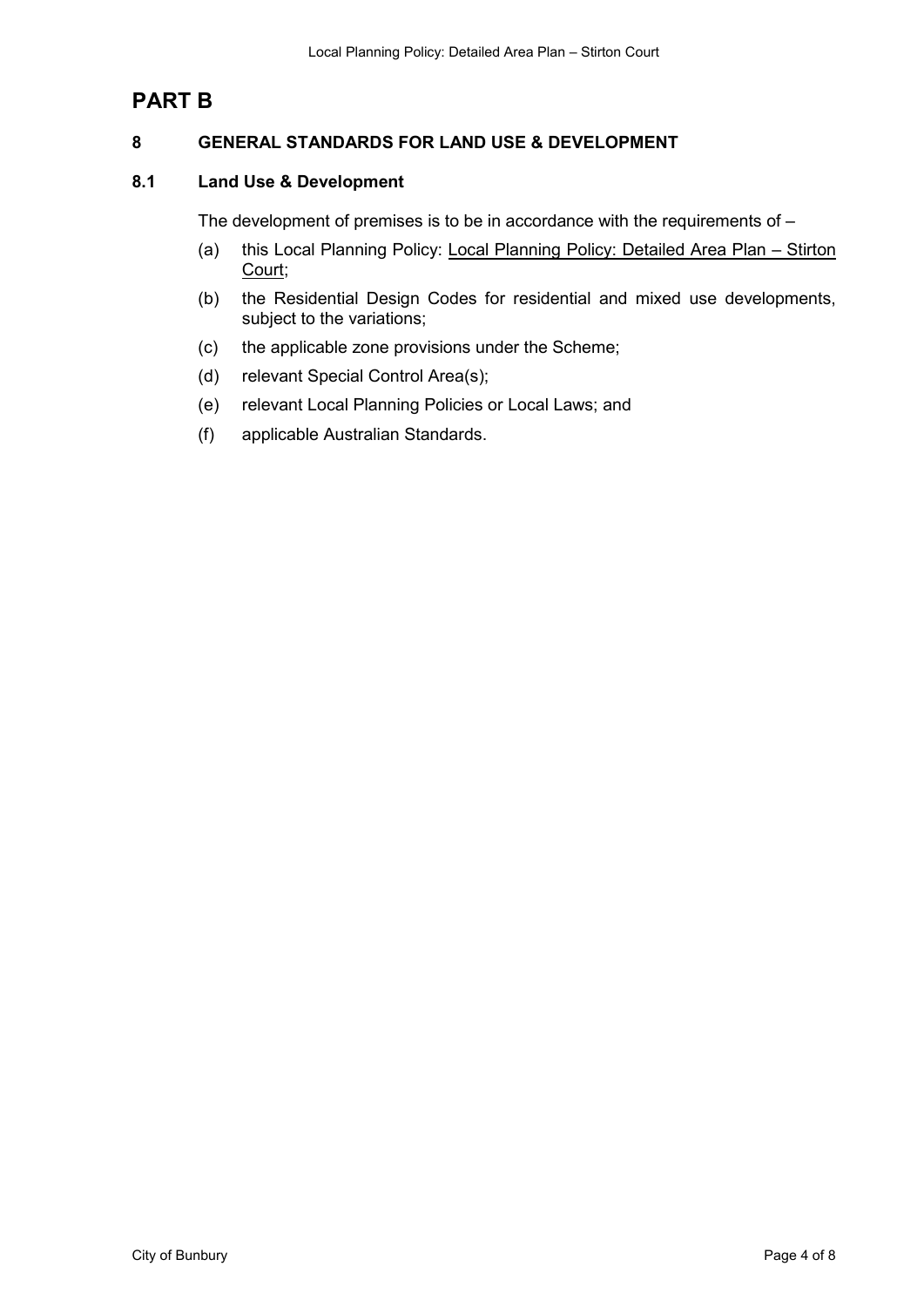# **PART C**

### **9 VARIATION OF DEVELOPMENT REQUIREMENTS**

- 9.1 Development in accordance with this policy is deemed to comply. However, alternative designs may be considered subject to demonstration that the proposed land use and/or development is in keeping with the intent and objectives of this policy to the satisfaction of the Local Government.
- 9.2 In exercising any discretion the Local Government should ensure that the variation will not contravene the following provisions of the Scheme -
	- (a) intent & objectives of this Local Planning Policy;
	- (b) section 1.6 The Aims of the Scheme;
	- (c) section 4.2 Zone Objectives; and
	- (d) section 10.2 Matters to be Considered by Local Government.

### **10 DEVELOPMENT IMPACT STATEMENT**

- 10.1 Where an application proposes a variation to the Detailed Area Plan, or is considered to have a significant impact on the existing conditions of a locality, the Local Government shall require a Development Impact Statement to be submitted for assessment as part of an application for planning approval, unless the requirement has been waived by the Local Government.
- 10.2 The report is to be undertaken to the satisfaction of the Local Government and contain the following information in sufficient detail to permit the Local Government to make a proper development assessment of any proposed variation as part of a planning application -
	- (a) the location of the subject site and the specific design of the proposed development and all facilities proposed to be provided;
	- (b) site analysis showing the location of existing and proposed buildings on the premises, relationship to adjoining and surrounding buildings, and the designs of existing and likely development including the character of the streetscape in the vicinity of the subject lot/development site; and
	- (c) any other relevant information requested by the Local Government.

### **11 NOTIFICATION & ADVERTISING**

Where advertising is required to be undertaken or is deemed to be required by the Local Government, advertising will be undertaken in accordance with the provisions of section 9.4 of the Scheme.

### **12 IMPLEMENTATION & REVIEW**

### **12.1 Why a Local Planning Policy?**

The Scheme is a prescriptive instrument that sets out the legal provisions for how land may be used and developed. Sole reliance upon it for regulating all forms of development under all circumstances is not always practical and the Scheme makes allowance for this by enabling the Local Government to adopt Local Planning Polices from time to time in order to address specific issues or a range of issues in a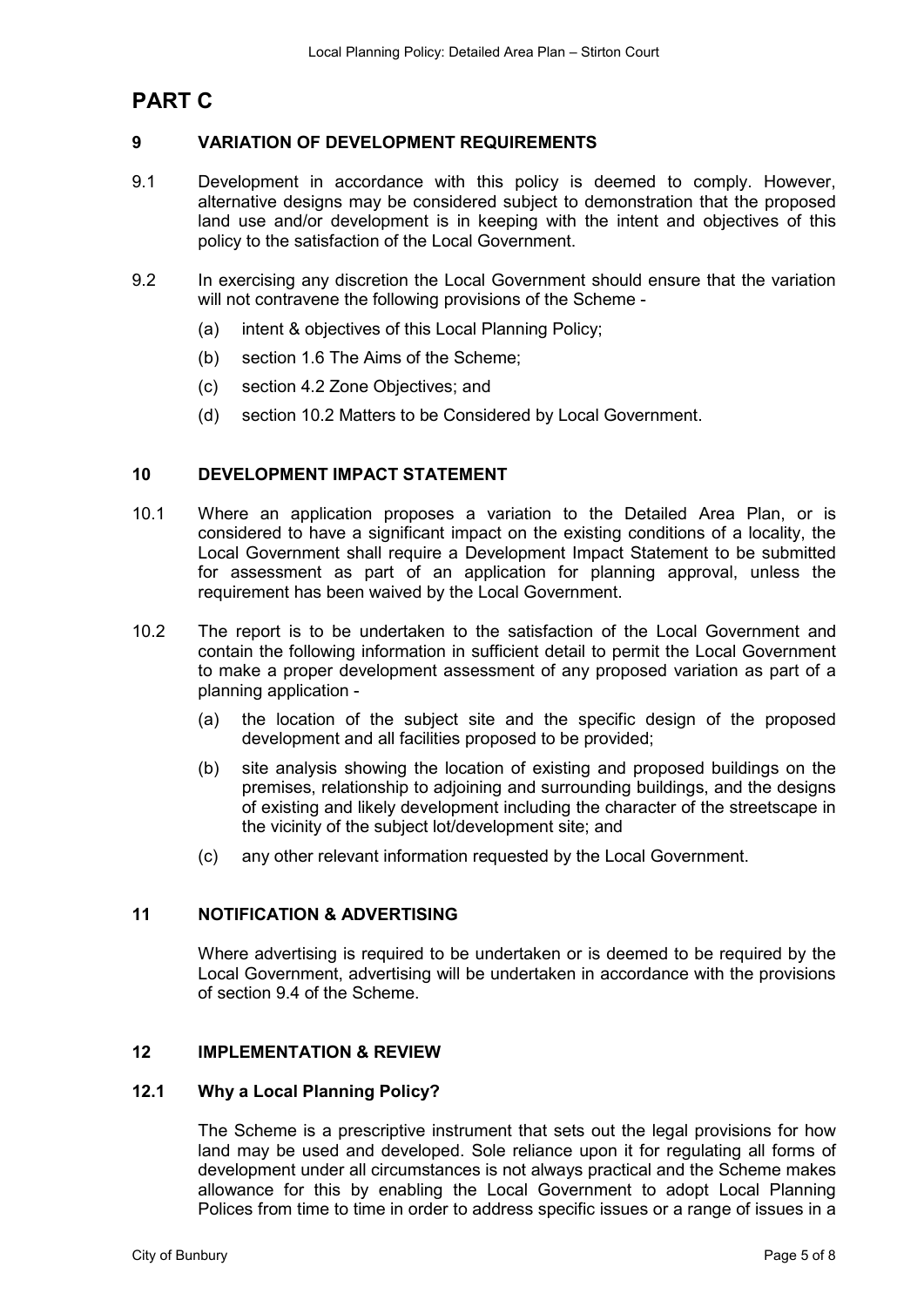specific place.

A Local Planning Policy is a tool to assist developers in preparing proposals with a greater understanding of the Council's desired outcomes for the City. This helps to ensure that developers can invest the time and resources needed in preparing applications for planning approval with increased confidence; and that the City's staff and Councillors can assess development proposals in a more consistent and transparent manner.

### **12.2 Policy Review**

The Local Government will review this Local Planning Policy annually in conjunction with the rest of the Local Planning Policy Framework in accordance with the Planning and Development Act 2005.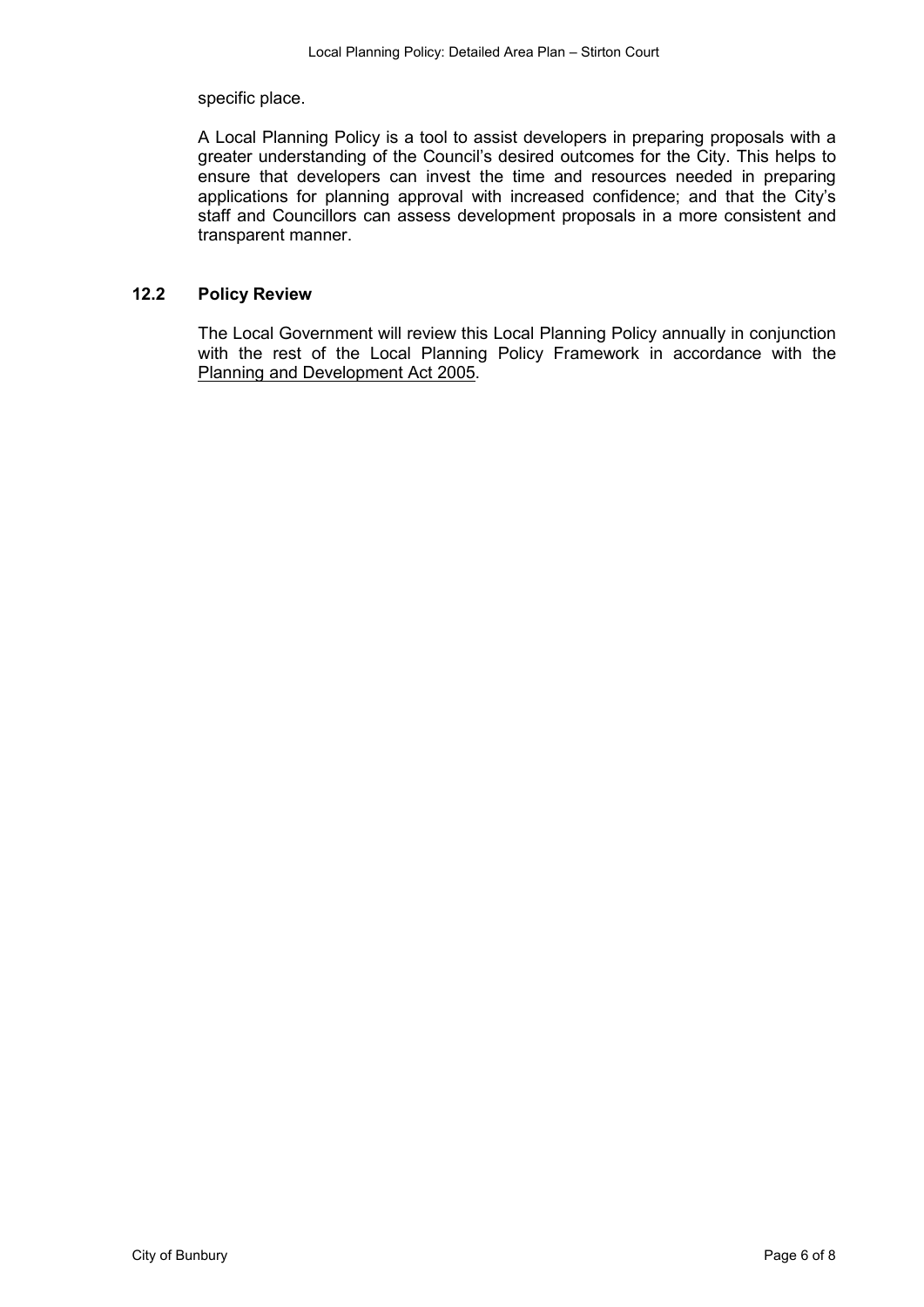# Map 1: Local Planning Policy Area

[refer to clause 4.1]